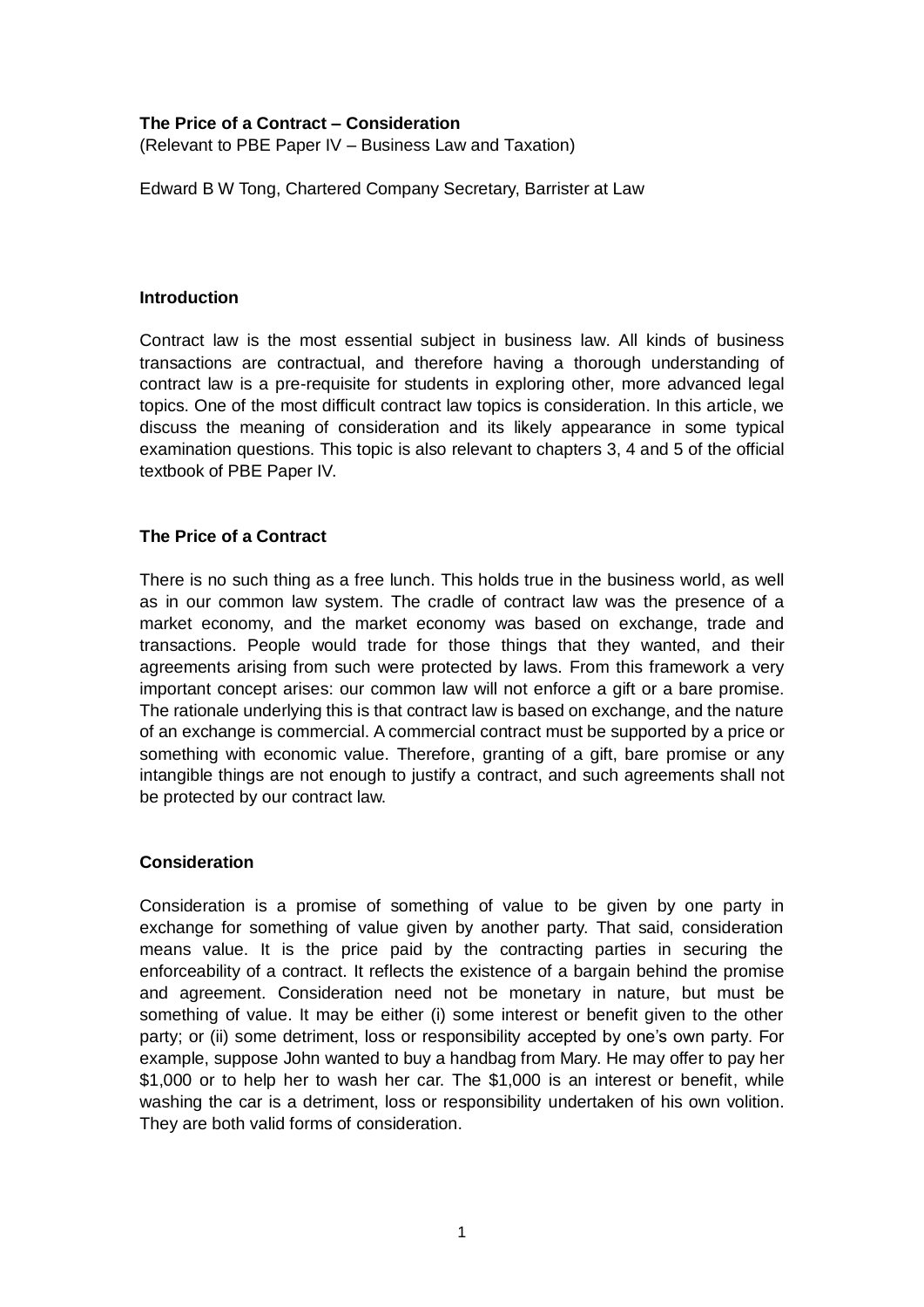# **The Four Principles**

There are four guiding principles in consideration. These four principles illustrate the essential features of consideration.

- 1) Consideration must be corresponding.
- 2) Consideration must move from the promisee.
- 3) Consideration must have value.
- 4) Consideration must be sufficient but need not be adequate.

## Principle 1 – Corresponding

The guiding principle here is that consideration given must be corresponding with the promise from the other party. For example, suppose that Mr. A voluntarily helped Mr. B to wash his car, then Mr. B promised to pay him \$100 after the work was finished. In this instance, there is no contract between them because there is no corresponding consideration. For Mr. A, the washing of the car was not performed in exchange for the promise to pay \$100. For Mr. B, the promise to pay \$100 was not in exchange for the help given by Mr. A (the work had already finished at the time of the promise).

There are two typical types of exam questions concerning corresponding:

The first type is about past consideration. Students will normally be given a situation, in which the contract had been made already, but then a further promise was offered by either party. In contract law, this is called past consideration. Students need to clearly point out that if a contract had already been established, then that contract shall be treated as fully settled. Everything in addition or afterward must be supported by a new consideration.

The second type of exam question concerns the performance of an existing duty. Usually, a scenario will be given about a person who wanted to use his existing duty as a consideration to support a contract. Students are being tested on their ability to tell the difference between an existing duty and an additional or new workload that is specifically for the contract. An existing duty is also a kind of past consideration, and students must clearly point out that consideration must be corresponding with the existing contract.

#### Principle 2 – From the Promisee

In general, a promisee (the one receiving a promise) can maintain an action on a promise made to him, but when the consideration moves not from the promisee, but some other person, the latter, and not the promisee, has a cause of action. This is because he is the person for whose sake the contract was made. This simply means that only a person who gave consideration can enforce the contract. In some typical scenarios, two parties have made a contract but for some reason(s), one of them is not enforcing it. An outside party has then tried to step in and to enforce the rights of the contract. Students should be capable of identifying the right party by referring to